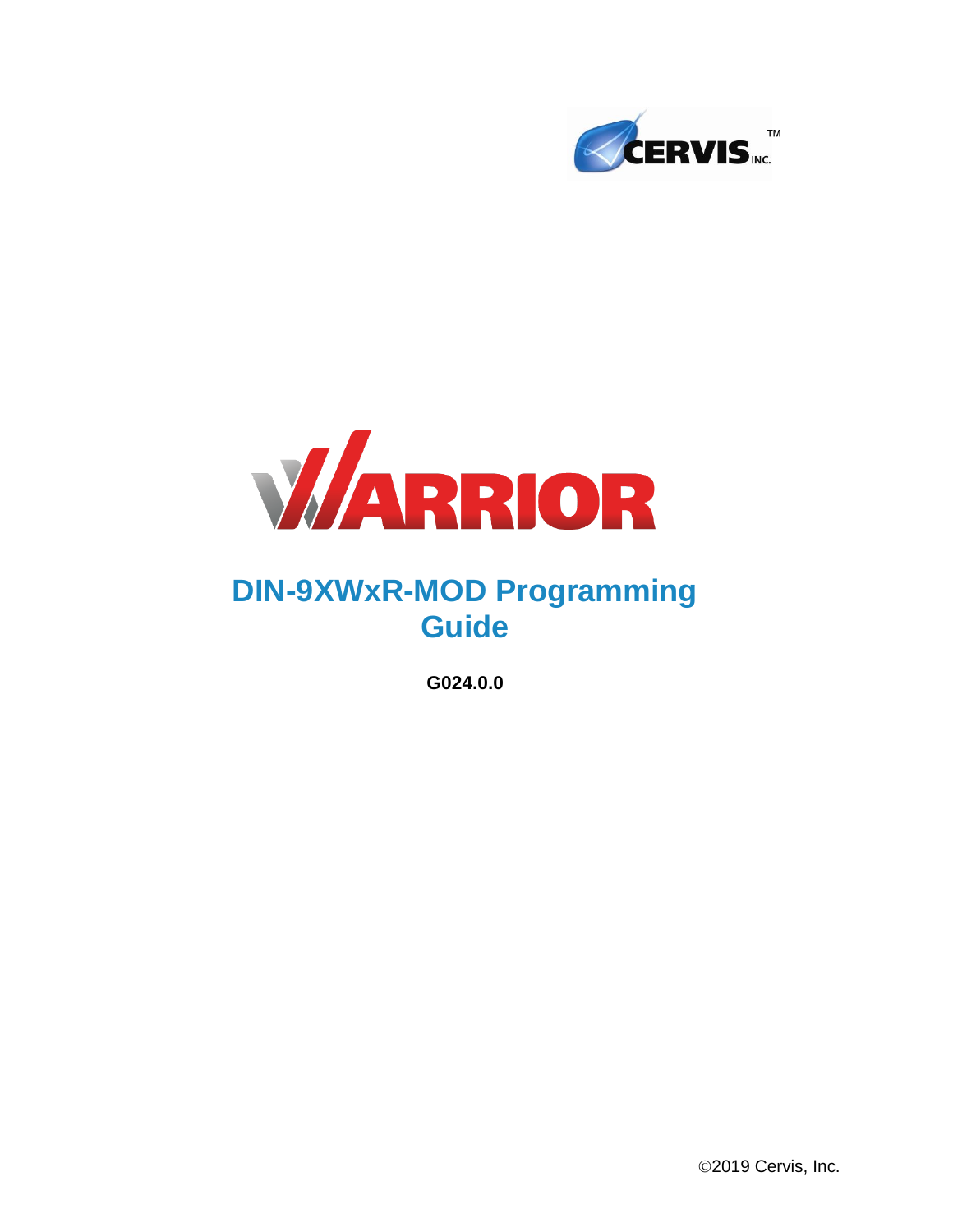**Warrior DIN-9XWxR-MOD Programming Guide**

**This document is the property of Cervis, Inc. and cannot be copied, modified, e-mailed, or reproduced without the express prior written consent of Cervis, Inc. Cervis, Inc. reserves the right to change this manual or edit, delete, or modify any information without prior notification.**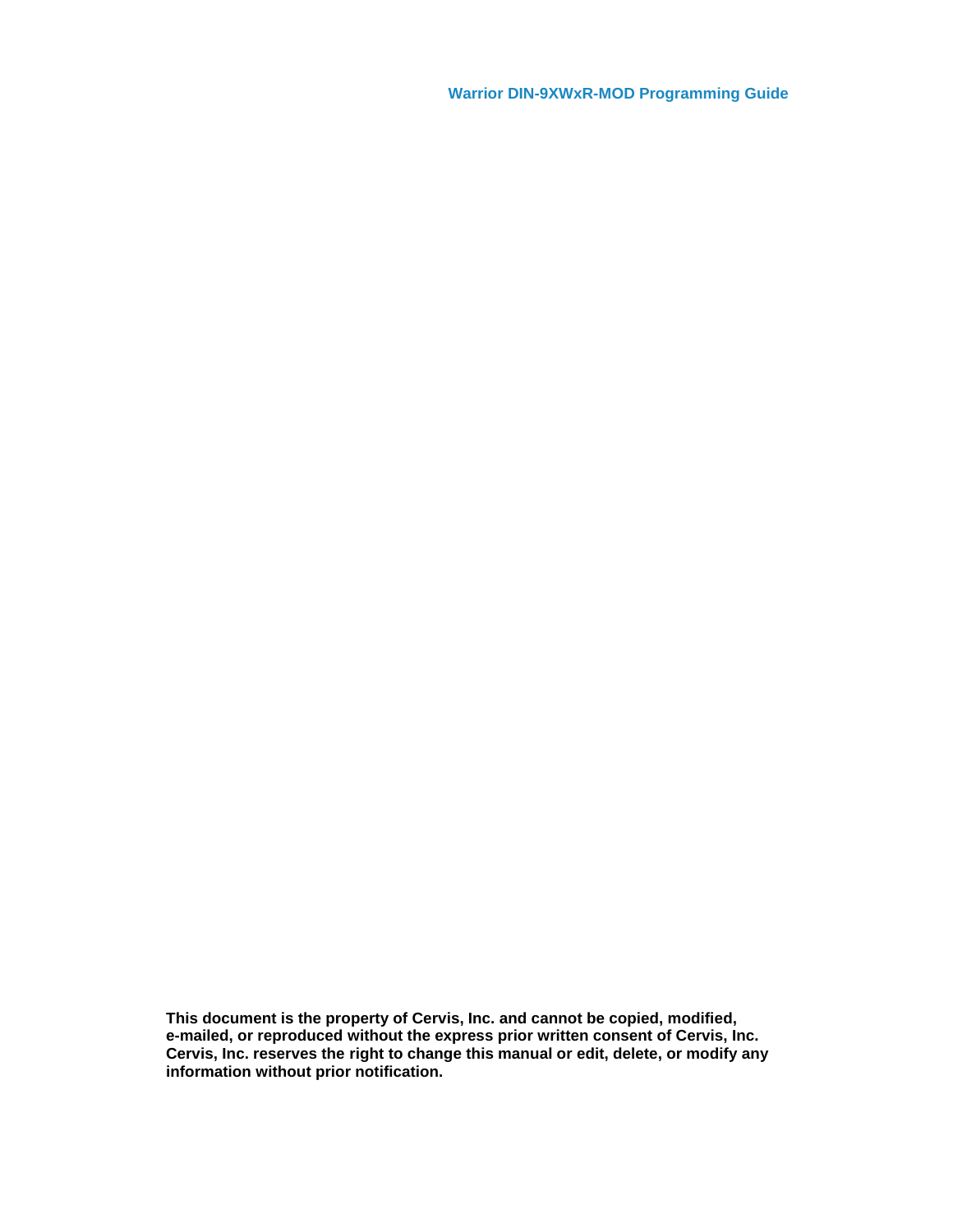

### <span id="page-2-0"></span>**Table of Contents**

| 1.0                    |  |
|------------------------|--|
| 2.0                    |  |
| 3.0                    |  |
|                        |  |
|                        |  |
|                        |  |
|                        |  |
| 4.4                    |  |
|                        |  |
| 4.6                    |  |
| 4.7                    |  |
| <b>List of Figures</b> |  |
| <b>List of Tables</b>  |  |

<span id="page-2-2"></span><span id="page-2-1"></span>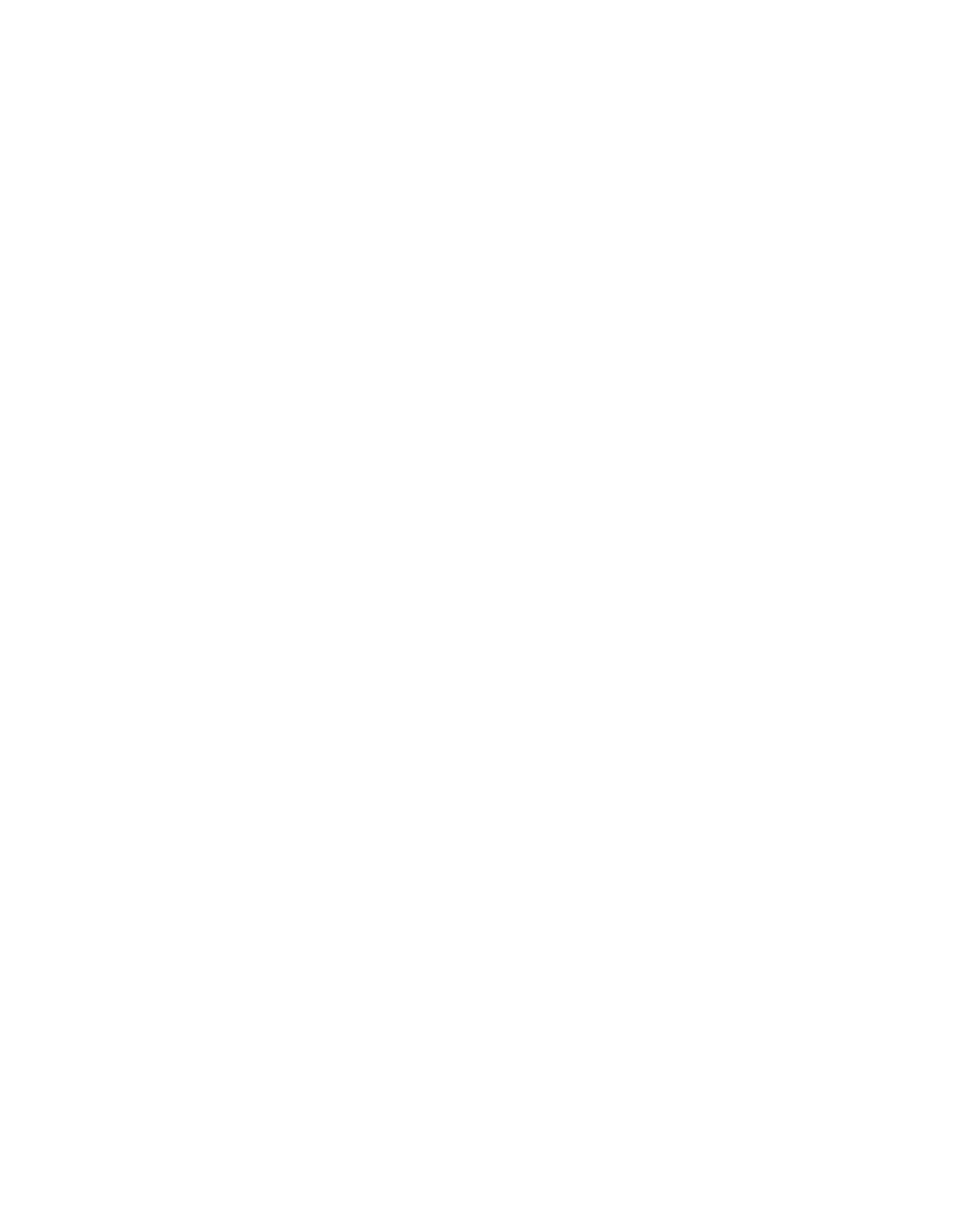

### <span id="page-4-0"></span>**1.0 Introduction**

The DIN module transmits remote control commands to a programmable logic controller (PLC) based system. The remote control device commands—along with a number of other values—are transmitted to the PLC via a MODBUS interface. The DIN module acts as a slave device to the host PLC. The host PLC must poll the DIN module to acquire the remote control system's current state.

<span id="page-4-1"></span>

*Figure 1. DIN-9XWxR-MOD Receiver*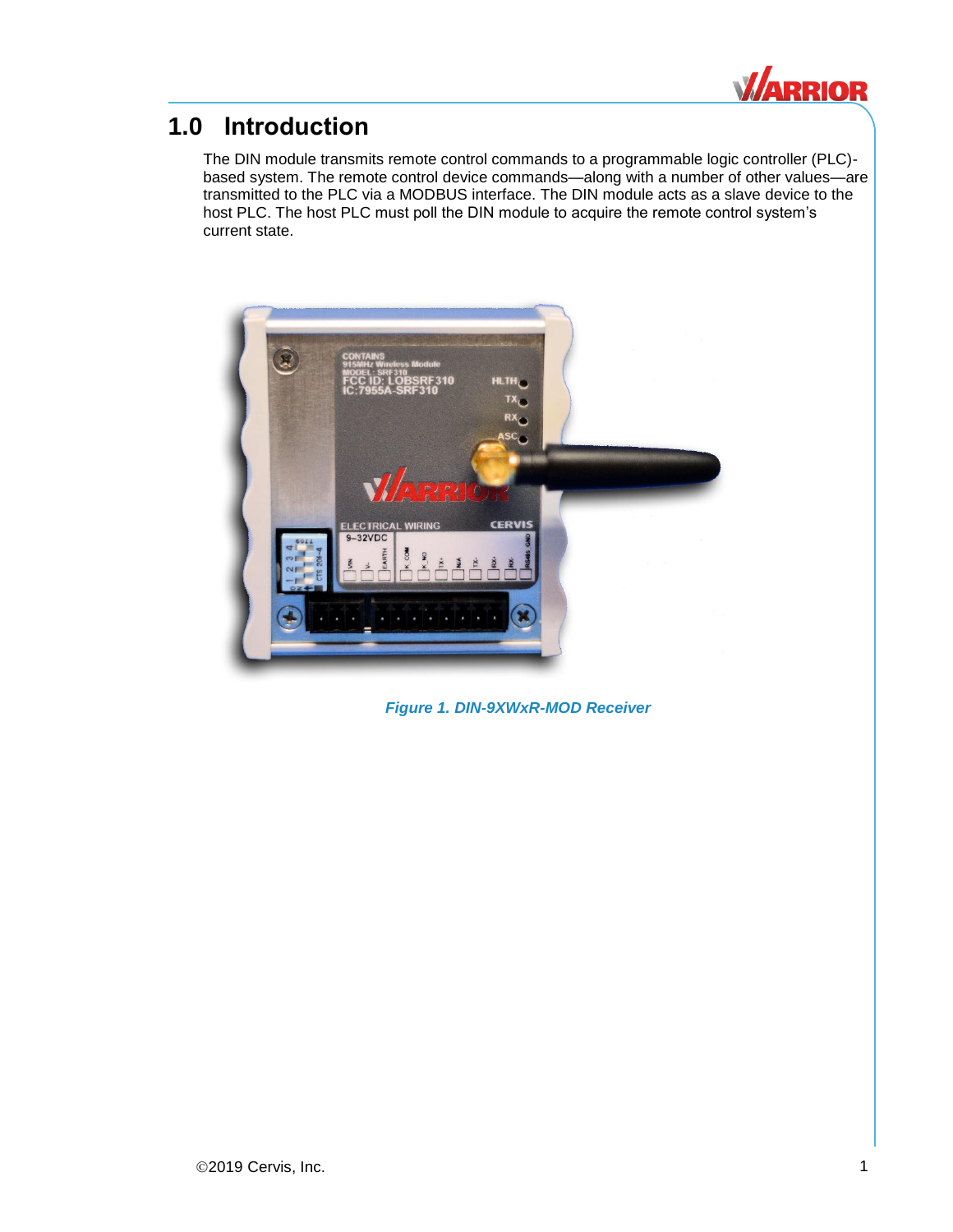

## <span id="page-5-0"></span>**2.0 Physical Interface**

The DIN module includes an RS-485 / RS-422 physical interface, configurable for full- or halfduplex operation (half-duplex is the default). The DIN module supports communication at 38,400 baud, eight data bits, no parity, and two stop bits.

# <span id="page-5-1"></span>**3.0 Logical Interface**

The DIN module supports a subset of the MODBUS remote terminal unit (RTU) protocol. Interframe timeout is fixed at five milliseconds. The DIN functions as a MODBUS slave with a default address of 100 decimal. The device only supports four MODBUS commands:

- Read Multiple Holding Registers (function 3)
- Write Multiple Holding Resisters (function 16)
- Read Coils (function 1)
- Write Multiple Coils (function 15)

### <span id="page-5-2"></span>**4.0 Memory Map**

The MODBUS interface is partitioned into a set of holding resisters and coils. Following the MODBUS RTU protocol, all holding registers are 16 bits wide, and all coils are 1 bit wide. [Table](#page-5-3)  [1](#page-5-3) outlines the names and addresses.

<span id="page-5-3"></span>

|  | <b>Table 1. MODBUS Names/Addresses</b> |
|--|----------------------------------------|
|  |                                        |

| <b>Address</b> | <b>Type</b>       | <b>Name</b>          | <b>Description</b>                                     |
|----------------|-------------------|----------------------|--------------------------------------------------------|
| 0              | Holding RO        | LOCAL_STATUS         | DIN module status                                      |
| 1              | Holding RO        | REMOTE_SN_H          | Connected remote control SN high word                  |
| $\mathbf{2}$   | Holding RO        | REMOTE_SN_L          | Connected remote control SN low word                   |
| 3              | Holding RO        | REMOTE_PROD_ID       | Connected remote control product ID                    |
| 4              | Holding RO        | REMOTE_STATUS_D      | Connected remote control status                        |
| 5              | Holding RO        | REMOTE_DIN_00_15     | Connected remote control digital inputs 00-15          |
| 6              | Holding RO        | REMOTE_DIN_16_31     | Connected remote control digital inputs 16-31          |
| 7              | Holding RO        | REMOTE_DIN_32_47     | Connected remote control digital inputs 32-47          |
| 8              | Holding RO        | REMOTE_DIN_48_63     | Connected remote control digital inputs 48-63          |
| 9              | Holding RO        | REMOTE_AIN_00_01     | Connected remote control analog inputs 00-01           |
| 10             | Holding RO        | REMOTE_AIN_02_03     | Connected remote control analog inputs 02-03           |
| 11             | Holding RO        | REMOTE_AIN_04_05     | Connected remote control analog inputs 04-05           |
| 12             | Holding RO        | REMOTE_AIN_06_07     | Connected remote control analog inputs 06-07           |
| 13             | Holding RO        | REMOTE_AIN_08_09     | Connected remote control analog inputs 08-09           |
| 14             | Holding RO        | REMOTE_AIN_10_11     | Connected remote control analog inputs 10-11           |
| 15             | Holding RO        | REMOTE_AIN_12_13     | Connected remote control analog inputs 12-13           |
| 16             | Holding RO        | REMOTE AIN 14 15     | Connected remote control analog inputs 14-15           |
| 17             | <b>Holding RW</b> | REMOTE DISPLAY 00 01 | Connected remote control display characters<br>$0 - 1$ |
| 18             | <b>Holding RW</b> | REMOTE_DISPLAY_02_03 | Connected remote control display characters<br>$2 - 3$ |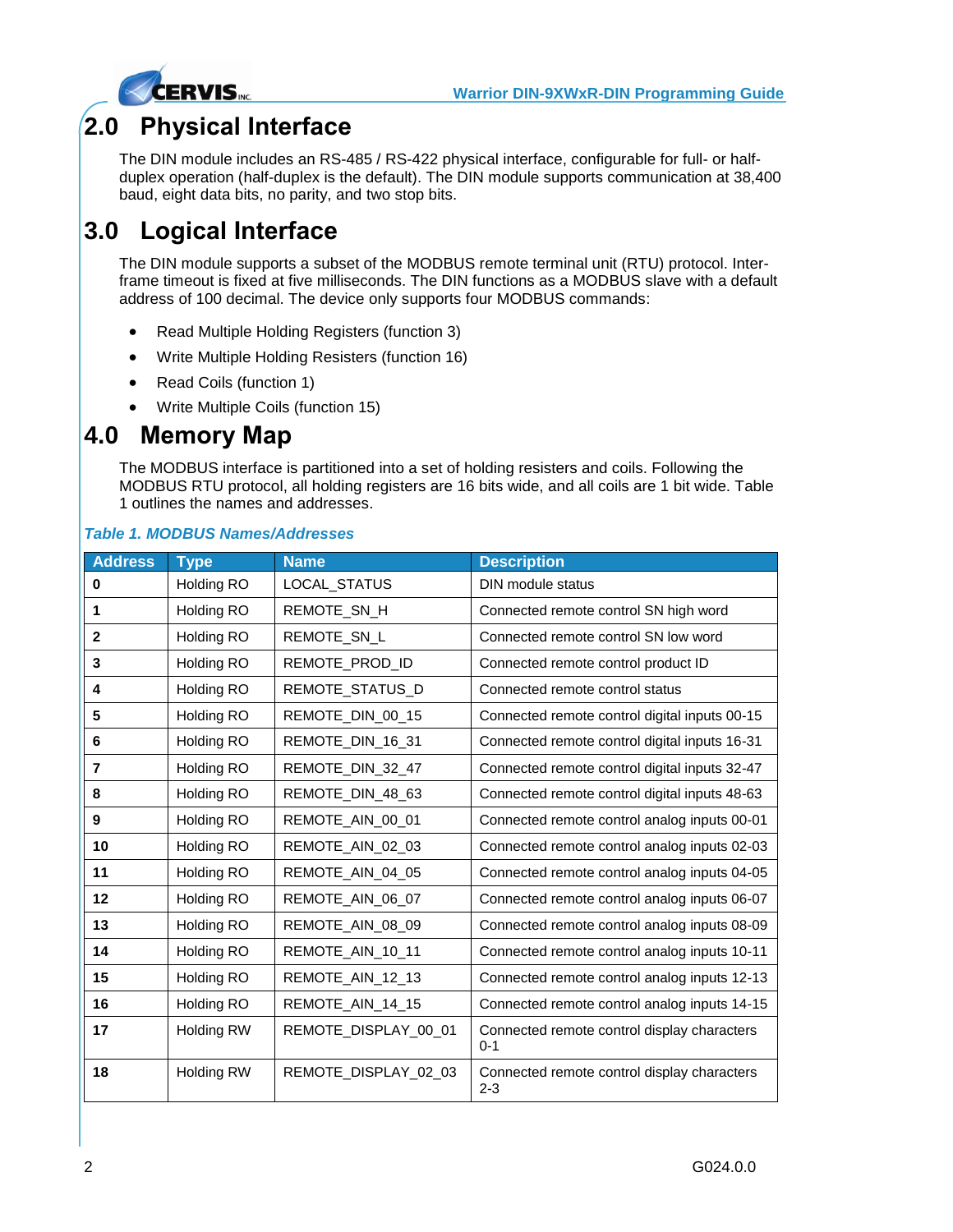

| <b>Address</b> | <b>Type</b>       | <b>Name</b>          | <b>Description</b>                                     |
|----------------|-------------------|----------------------|--------------------------------------------------------|
| 19             | <b>Holding RW</b> | REMOTE DISPLAY 04 05 | Connected remote control display characters<br>$4 - 5$ |
| 20             | <b>Holding RW</b> | REMOTE DISPLAY 06 07 | Connected remote control display characters<br>$6 - 7$ |
| 100            | Coil RW           | REMOTE COILS 00      | DIN relay if enabled via DIP switch 0                  |

### <span id="page-6-0"></span>**4.1 LOCAL\_STATUS**

#### **Address 0, read only**

This holding register provides status information about the DIN module.

| <b>145</b><br>. . |          |          | ה ו      |          |          |          |          |
|-------------------|----------|----------|----------|----------|----------|----------|----------|
| Reserved          | Reserved | Reserved | Reserved | Reserved | Reserved | Reserved | Reserved |

| Reserved | Reserved | Reserved | Reserved | Reserved | Nominated | Assoc | RF<br>Link |
|----------|----------|----------|----------|----------|-----------|-------|------------|

**RF Link**: This bit is set when a remote control is connected to the DIN module.

**Assoc**: This bit indicates that a remote control is currently executing the association process.

**Nominated**: This bit indicates that a remote control that is executing association has nominated the DIN module.

### <span id="page-6-1"></span>**4.2 REMOTE\_SN\_H/L**

#### **Address 1 – 2, read only**

These holding registers hold the serial number of the connected remote control. Every Warrior remote control device has a unique serial number. Address 1 holds the most significant word of the serial number.

### <span id="page-6-2"></span>**4.3 REMOTE\_PROD\_ID**

#### **Address 3, read only**

This register holds the product identification of the connected remote control. Each Warrior remote control model has a unique product identification.

#### <span id="page-6-3"></span>*Table 2. Warrior Remote Control Product IDs*

| <b>Warrior Remote Control Model</b> | <b>Product Identification</b> |  |  |
|-------------------------------------|-------------------------------|--|--|
| HH2S / HHMS                         | 0x002A (42d)                  |  |  |
| <b>MCB</b>                          | 0x000B (11d)                  |  |  |
| CB-xW                               | 0x0123 (291d)                 |  |  |
| <b>HHMS Extended</b>                | 0x8298 (33288d)               |  |  |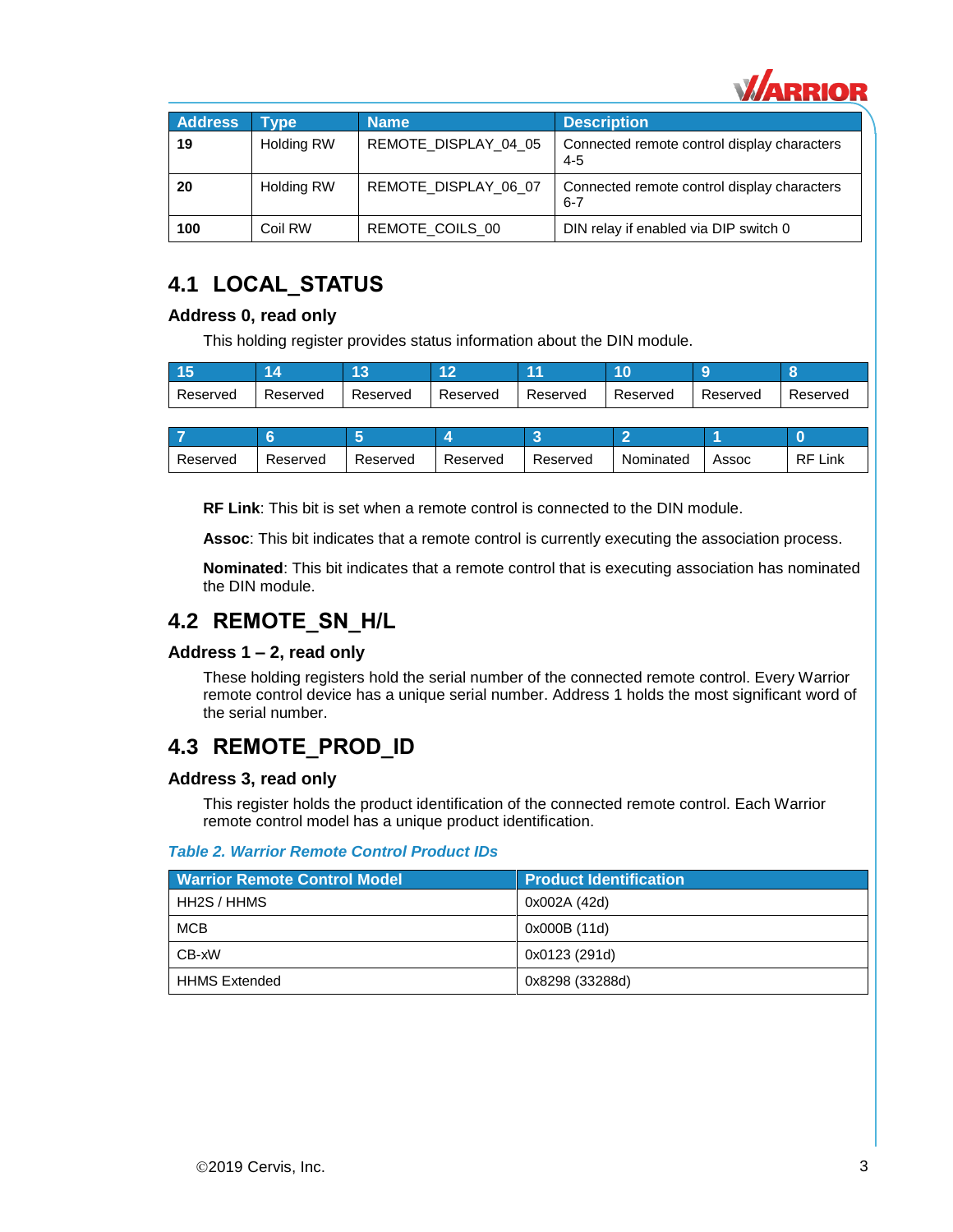

### <span id="page-7-0"></span>**4.4 REMOTE\_STATUS\_D**

#### **Address 4, read only**

This holding register provides remote control status information.

| u        |          |          |          |          |          |          |          |
|----------|----------|----------|----------|----------|----------|----------|----------|
| Reserved | Reserved | Reserved | Reserved | Reserved | Reserved | Reserved | Reserved |

| 77     |                |             |       |               |              |          |          |
|--------|----------------|-------------|-------|---------------|--------------|----------|----------|
| M-STOP | <b>TRIGGER</b> | ∟OW<br>BATT | ILTED | <b>NO KEY</b> | <b>INACT</b> | Reserved | Reserved |

**INACT**: This bit is set when the remote control is shutting down due to inactivity.

**NO KEY**: This bit is set when the remote control is shutting down due to the security key being missing.

**TILTED**: This bit is set when the remote control detects a tilted condition.

**LOW BATT**: This bit is set when the batteries in the remote control need to be replaced.

**TRIGGER**: This bit is set when the trigger on the remote control is activated.

**M-STOP**: This bit is set when the M-STOP button on the remote control has been activated.

### <span id="page-7-1"></span>**4.5 REMOTE\_DIN\_00\_15 – REMOTE\_DIN\_48\_63**

#### **Address 5–8, read only**

These registers hold the remote control's digital inputs. Bit 0 corresponds to remote control digital input 0. Bit 1 corresponds to remote control digital input 1. Not all remote controls have all 64 output bits, and those not supported read "0." Each remote control device maps physical buttons to digital inputs differently. See additional project documentation for mapping details.

✓*Note: If an HHMS Extended Mode remote control is being used, the button mapping is unique. A button is represented by a nibble (4 bits). The first nibble of address 5 represents button 1, the second nibble represents button 2. Each button is encoded based on the depth of depression. 0b0000 represents not pressed. 0b0001 represents step 1, etc.*

### <span id="page-7-2"></span>**4.6 REMOTE\_AIN\_00\_01 – REMOTE\_AIN\_14\_15**

#### **Address 9–16, read only**

These registers hold the remote control's analog inputs. The low byte of address 9 represents remote control analog input 0. The high byte of address 9 represents remote control analog input 1. Not all remote controls have all 16 analog outputs, and those not supported read "0." Each remote control device maps physical proportional controls to analog inputs differently. See additional project documentation for mapping details.

Each byte is encoded as a signed 8-bit count. A neutral proportional control reports a value of "0." A proportional control fully activated in the positive direction reports "127." A proportional control fully activated in the negative direction reports "–127."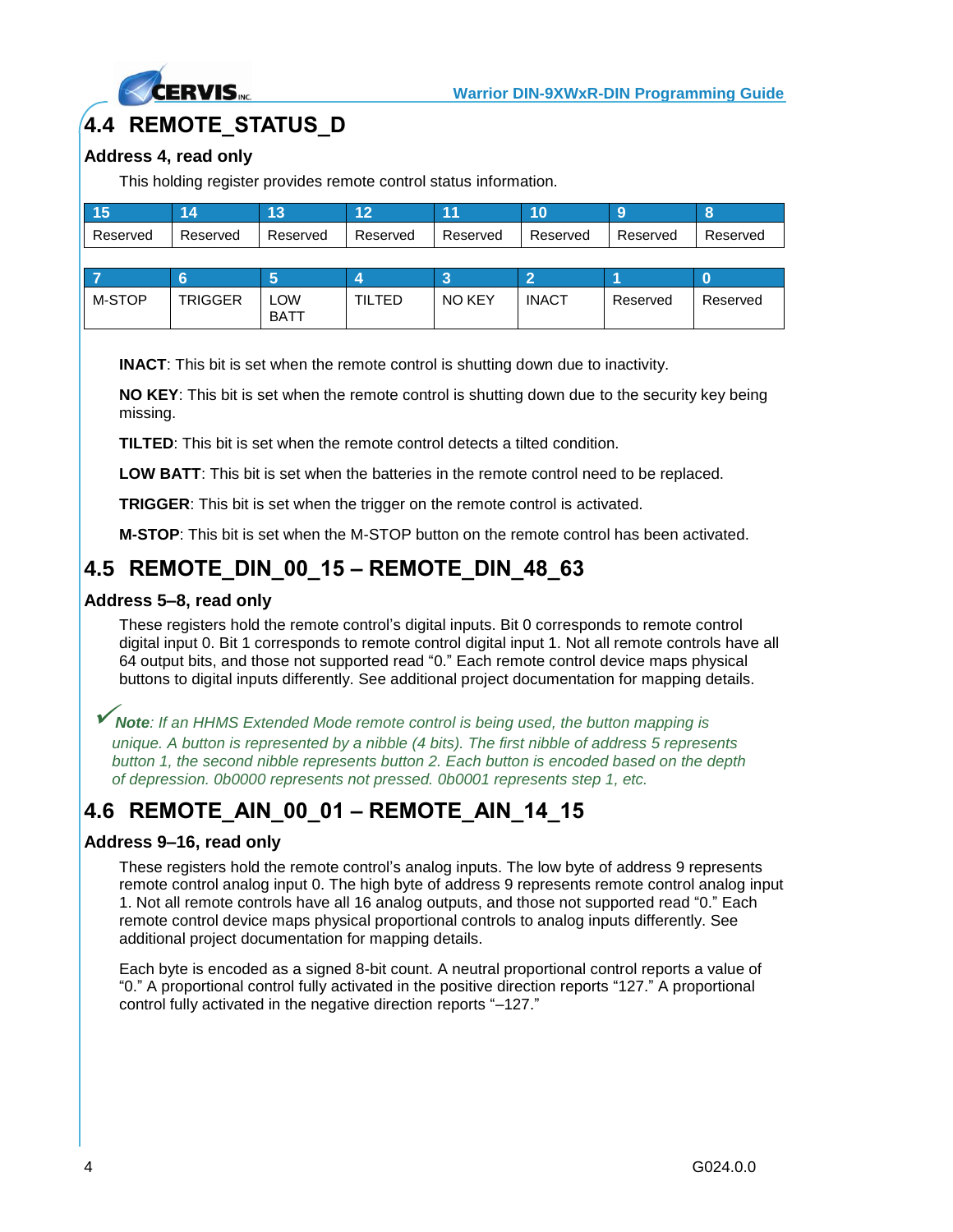

### <span id="page-8-0"></span>**4.7 REMOTE\_COILS\_00**

#### **Address 100, read and write**

This coil represents the relay on the DIN module. This coil can always be read and reports the relay's current state. If DIP switch 0 is off (default), the DIN module controls the relay, and coil writes are ignored. In this case, the relay closes when a remote control establishes a radio frequency (RF) link and opens when the link is broken. If DIP switch 0 is ON, only the PLC host controls the relay.